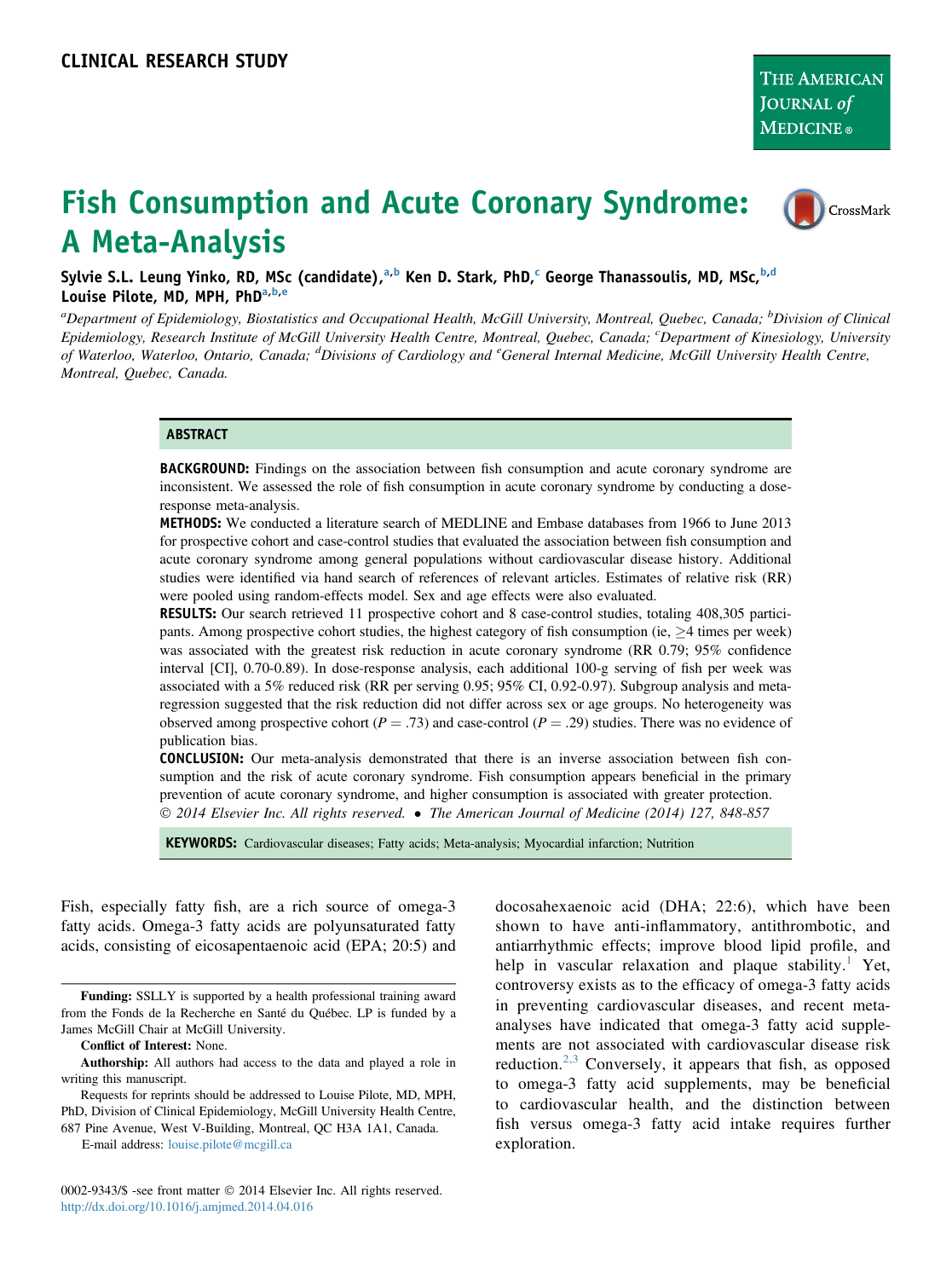Evidence from meta-analyses indicate the cardioprotective effects of fish consumption in relation to different end points such as cerebrovascular diseases, heart failure, and overall cardiovascular mortality, $4-8$  but none of these reviews have assessed the role of fish consumption in the primary prevention of acute coronary syndrome. Find-

ings from observational studies, including long-term prospective cohort and case-control studies, have not been consistent, with some studies, but not all, reporting an association between fish consumption and acute coronary syndrome. A systematic review and quantitative analysis of these studies is therefore needed to clarify the association between fish consumption and acute coronary syndrome.

The aim of this study was to investigate the association between fish consumption and acute

coronary syndrome by conducting a dose-response metaanalysis. As a secondary objective, we evaluated whether this association varied according to sex and age.

# **METHODS**

The Meta-analysis Of Observational Studies in Epidemiology (MOOSE) protocol $9$  was followed throughout the design, implementation, analysis, and reporting of this systematic review and meta-analysis study.

### Study Selection

We conducted a literature search of MEDLINE and Embase databases from 1966 to June 2013 for studies that evaluated the association between fish consumption and acute coronary syndrome, using search terms for fish ("fish" OR "fish meat" OR "seafood") in combination with those for acute coronary syndrome ("acute coronary syndrome" OR "myocardial infarction" OR "heart infarction" OR "heart infarct") (see Supplementary Figure 1, available online for details of search strategy). References of relevant articles were hand searched to identify additional studies. Studies were included if they met the following criteria:

- Prospective cohort or case-control study design.
- Fish consumption as exposure of interest.
- Acute coronary syndrome as outcome of interest.
- The most adjusted relative risk (RR) and 95% confidence interval (CI) were reported.
- The study population consisted of general adult populations without preexisting disease or without a previous acute coronary syndrome event.
- For dose-response analysis, the number of cases and participants or person-years for each category of fish consumption were reported (or data were available to calculate them).

We restricted studies to those published in English or French. If a study reported a measure of association and 95% CI for men and women, the results were treated as 2 separate studies in the meta-analysis. For studies that reported results only by different types of acute coronary syndrome (eg, fatal and nonfatal myocardial infarction) or

# CLINICAL SIGNIFICANCE

- Fish consumption is beneficial for the primary prevention of acute coronary syndrome.
- Each additional 100-g serving of fish per week is associated with a 5% reduced risk of acute coronary syndrome.
- Age and sex do not appear to influence the association between fish consumption and acute coronary syndrome.

by different types of fish (eg, lowand high-fat fish), the RRs were pooled. Finally, if data were shared or duplicated in more than one study, the first published or most detailed one was included in the analysis.

# Data Extraction

Relevant data were independently extracted by 2 reviewers using a predesigned data collection form. Disagreements were resolved by consensus through discussion, or upon consultation of a third

reviewer. The collected data included first author's last name, year of publication, country where the study was conducted, duration and person-years of follow-up, sample size and proportion of men and women, mean and range of age, type and number of acute coronary syndrome events, method used to assess fish consumption, categories of fish consumption, most adjusted RR and corresponding 95% CI for each category of fish consumption, and the variables included in the multivariable model.

# Quality Assessment

Quality assessment was performed using the Newcastle Ottawa Scale, which is one of the most comprehensive tools available for assessing the quality of nonrandomized studies (cohort and case-control studies) in meta-analyses.[10](#page-8-0) Scores range from 0 to 9, with a higher score indicating better methodological quality. Studies with a score  $\geq 7$  were considered as being of higher quality.

## Statistical Analysis

As some studies reported category of consumption in frequency, we first standardized these intake levels by converting frequency into grams per day, using 100 g as a standard portion size for fish, as per dietary guidelines. The mean or median fish intake per category of each study was then used to categorize the levels of intake into 5 standardized intervals, namely "less than once per month" (the reference category), "1 to  $\lt$ 4 times per month," "1 to  $\lt$ 2 times per week," "2 to  $\lt$ 4 times per week," and " $\geq$ 4 times per week." We assumed that the reported reference exposure category from all studies represented a level of intake that was similar to the standardized reference category. When a range of intake was reported rather than the mean or median, the midpoint value of the upper and lower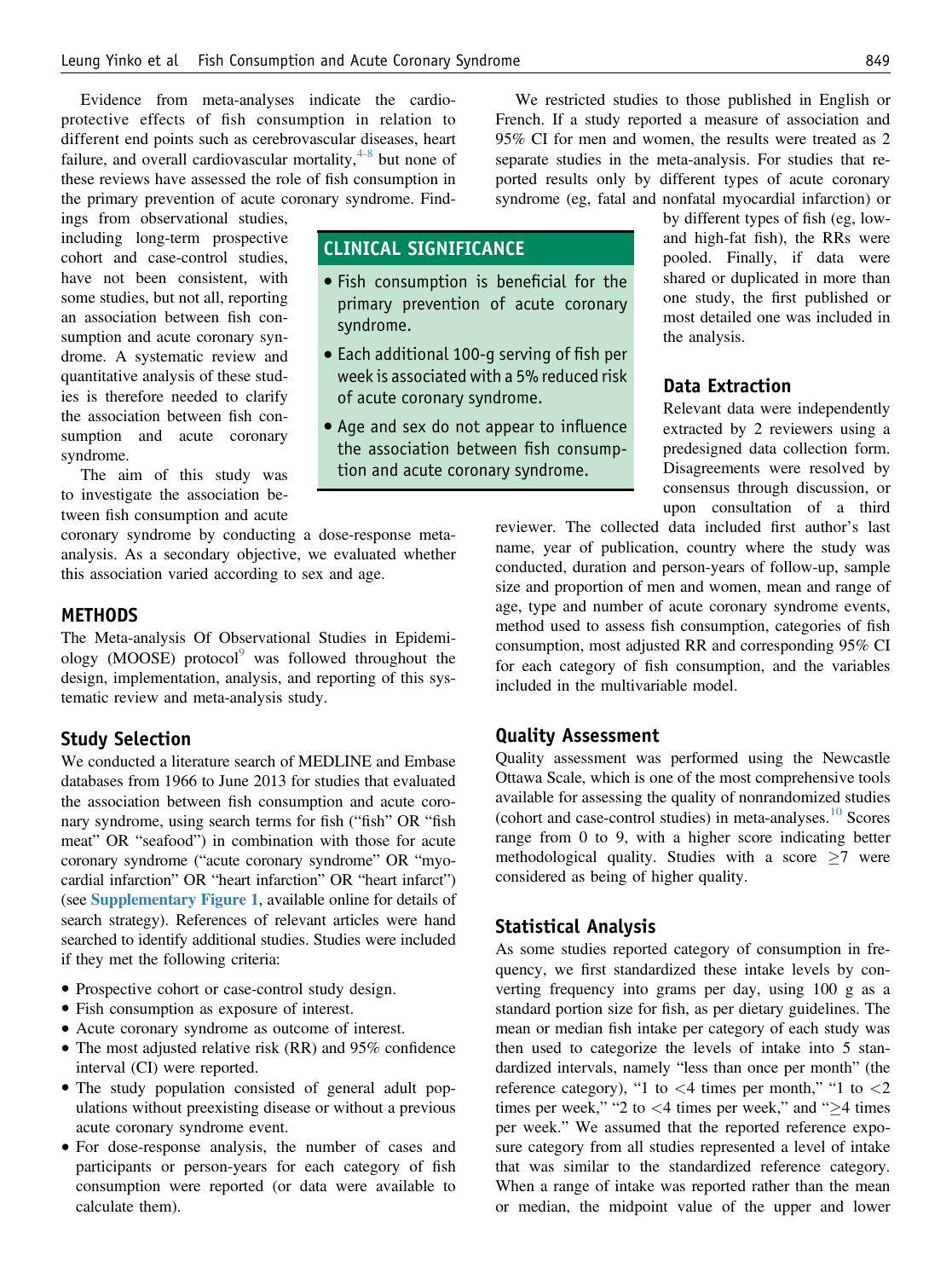boundaries of the category was used as the average intake. If the highest level of intake was open ended (eg,  $\geq$  5 times per week), we assumed that that boundary had the same magnitude as the closest category. If a study did not report the lower boundary of the lowest category of fish consumption, it was considered to be zero. Additionally, if the mean or median or average amount of fish consumption from 2 or more categories of a single study fell into the same standardized category of fish intake, the estimates were pooled. Dose-response meta-analysis was conducted using generalized least-squares method for trend estimation of summarized dose-response data.<sup>[11](#page-8-0)</sup> Restricted cubic splines with 3 knots at fixed percentiles were used to examine potential nonlinear relationship between fish consumption and acute coronary syndrome. Potential departure from a linear relationship was assessed by testing the null hypothesis that the coefficient of the second spline is equal to 0. Furthermore, we conducted subgroup analysis and metaregression to investigate the effect of sex and age on the potential association between fish consumption and acute coronary syndrome.

The DerSimonian and Laird random-effects model, $^{12}$  $^{12}$  $^{12}$ which considers both within- and between-study variation, was used to calculate summary estimates and 95% CIs for each category of fish consumption. Heterogeneity among studies was assessed by using the  $I^2$  statistic test.<sup>[13](#page-8-0)</sup> Potential publication bias was assessed by using funnel plots, Egger's regression asymmetry test<sup>[14](#page-8-0)</sup> and Begg's rank correlation test.[15](#page-8-0) All statistical analyses were conducted using STATA, version 12.1 (StataCorp, College Station, Tex).

# RESULTS

# Literature Search

The initial search identified 1185 potentially relevant articles (276 from MEDLINE and 909 from Embase). Among them, 246 were duplicates. Two additional articles were identified via hand search. After initial screening, based on titles and abstracts, 37 articles remained. After full-text assessment, 18 articles were excluded for various reasons. Thus, the final set of studies consisted of 19 studies (Figure 1).



Figure 1 Flow diagram of selection of studies on fish consumption and acute coronary syndrome\*.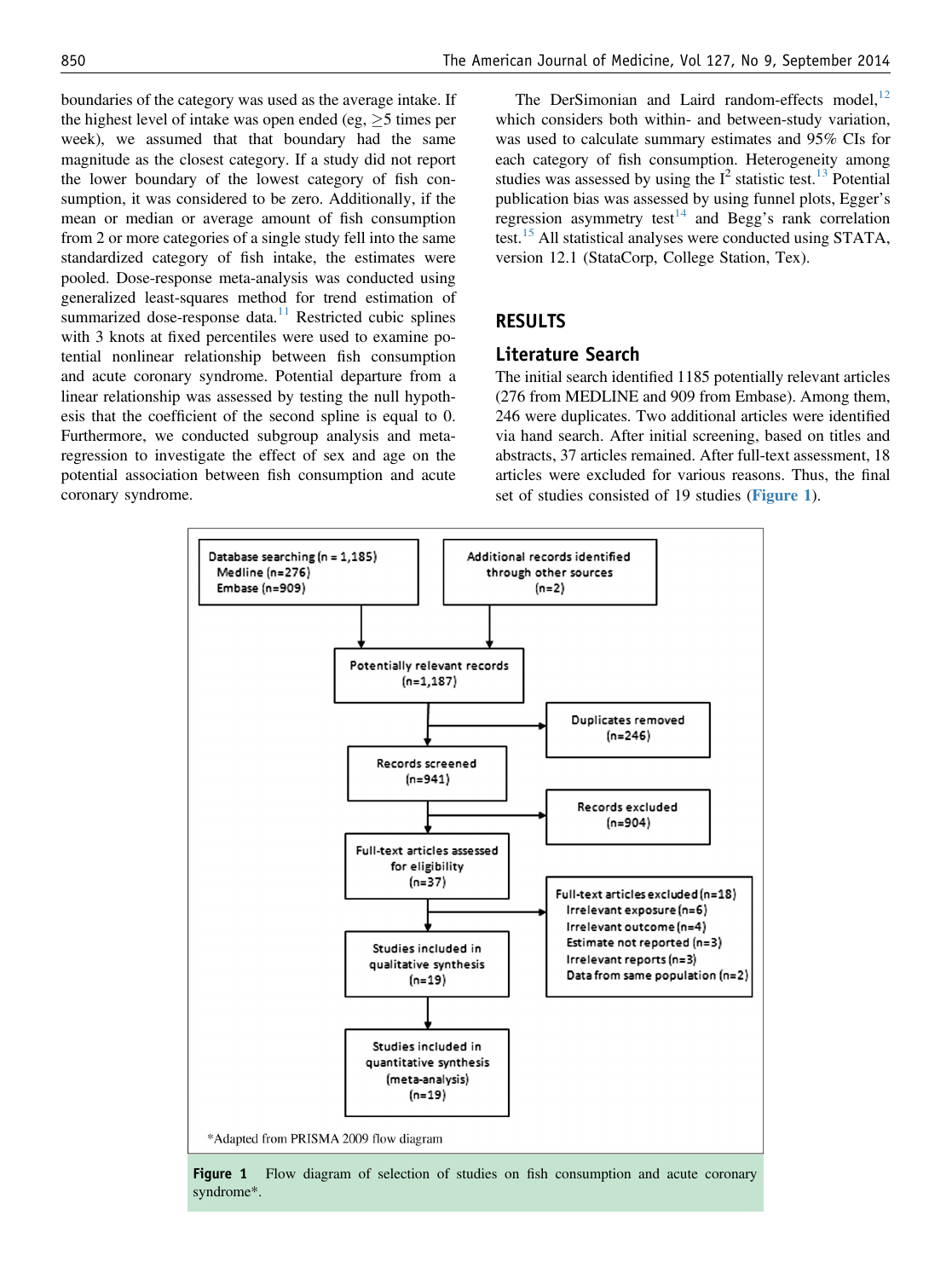<span id="page-3-0"></span>

| Table 1                                           |                                            |                            |                               | Characteristics of Included Cohort Studies on Fish Consumption and Acute Coronary Syndrome |                                                       |                                                                                                                                                                   |                                                                                                                                                                                                                                                                                                                                  |
|---------------------------------------------------|--------------------------------------------|----------------------------|-------------------------------|--------------------------------------------------------------------------------------------|-------------------------------------------------------|-------------------------------------------------------------------------------------------------------------------------------------------------------------------|----------------------------------------------------------------------------------------------------------------------------------------------------------------------------------------------------------------------------------------------------------------------------------------------------------------------------------|
| First Author, Year<br>of Publication<br>(Country) | Years & Duration Number of<br>of Follow-Up | Participants               | Mean Age<br>(Range),<br>Years | Number of<br>Cases (Outcome)                                                               | Dietary<br>Assessment<br>Tool                         | Categories of Fish<br>Consumption                                                                                                                                 | Covariates                                                                                                                                                                                                                                                                                                                       |
| Ascherio,<br>1995 $(US)^{16}$                     | 1986-1992<br>6                             | 44,895 men                 |                               | 57.5 (40-75) 547 (nonfatal MI)                                                             | Self-administered<br><b>FFQ</b>                       | $<$ 1/mo, 1-3/mo,<br>1/wk, 2-3/wk,<br>4-5/wk, $\geq 6$ /wk                                                                                                        | Age, BMI, smoking, alcohol consumption, history<br>of hypertension, history of diabetes, history of<br>hypercholesterolemia, family history of MI<br>before 60 years, profession, intake of n-3 fatty<br>acids                                                                                                                   |
| Bjerregaard,<br>2010 (Denmark) $17$               | 1993-2003<br>7.6                           | 25,573 men<br>28,653 women |                               | 56 (50-64) 854 (nonfatal MI)                                                               | Self-administered<br><b>FFQ</b>                       | $0-24$ g/d, 25-35<br>$g/d$ , 36-47 $g/d$ ,<br>48-64 $g/d$ , >64<br>$g/d$ (men); 0-22<br>$q/d$ , 23-31 $q/d$ ,<br>32-41 g/d, 42-54<br>$q/d$ , >55 $q/d$<br>(women) | Education, smoking, alcohol intake, BMI, history<br>of diabetes, systolic blood pressure, serum<br>cholesterol, physical activity, dietary intake of<br>fruits and vegetables, total energy intake,<br>dietary intake of SFA, MUFA and PUFA,<br>menopausal status                                                                |
| Daviglus,<br>1997 (US) <sup>18</sup>              | 1957-1959<br>30                            | 1822 men                   |                               | 47.6 (40-55) 293 (fatal MI)                                                                | Questionnaire-<br>based interview<br>by nutritionists | 0 g/d, 1-17 g/d,<br>$18-34$ g/d,<br>$\geq$ 35 g/d                                                                                                                 | Age, education, religion, systolic pressure, serum<br>cholesterol, number of cigarettes smoked, BMI,<br>diabetes, electrocardiographic abnormalities,<br>intake of energy, cholesterol, SFA, MUFA, PUFA,<br>total protein, carbohydrate, alcohol, iron,<br>thiamine, riboflavin, niacin, vitamin C, beta<br>carotene and retinol |
| de Goede, 2010<br>(Netherlands) <sup>19</sup>     | 1993-2007<br>11.3                          | 9604 men<br>11,738 women   |                               | 42.1 (20-65) 64 (fatal MI)<br>252 (nonfatal MI)                                            | Self-administered<br>FFQ                              | $<$ 3.3 g/d, 3.3-7.3<br>$g/d$ , 7.4-14 $g/d$ ,<br>$>14$ g/d                                                                                                       | Age, sex, BMI, total energy intake, ethanol<br>intake, smoking, SES, vitamin or mineral<br>supplement use, use of drugs for hypertension<br>or hypercholesterolemia, family history of<br>cardiovascular diseases, SFA intake, fruit and<br>vegetable intake                                                                     |
| Hu, 2002 (US) <sup>20</sup>                       | 1980-1994<br>16                            | 84,688 women               |                               | 46.5 (34-59) 1029 (nonfatal MI)                                                            | Self-administered<br><b>FFQ</b>                       | $<$ 1/mo, 1-3/mo,<br>1/wk, 2-4/wk,<br>$\geq$ 5/wk                                                                                                                 | Age, time periods, smoking, BMI, alcohol intake,<br>menopausal status, postmenopausal hormone<br>use, vigorous to moderate activity, use of<br>aspirin, multivitamin use, vitamin E supplement<br>use, history of hypertension, hypercholesterolemia,<br>diabetes, intake of trans fat, ratio PUFA:SFA,<br>dietary fiber         |
| Iso, 2006<br>$\text{(Japan)}^{\text{21}}$         | 1990-2001<br>10                            | 19,985 men<br>21,593 women |                               | 49.5 (40-59) 198 (total MI)                                                                | Self-administered<br><b>FFQ</b>                       | median 23 $g/d$ ,<br>51 g/d, 78 g/d,<br>114 g/d, 180 g/d                                                                                                          | Age, sex, smoking, alcohol intake, BMI, history<br>of hypertension and diabetes, medication use<br>for hypercholesterolemia, education, sports<br>at leisure time, dietary intake of fruits,<br>vegetables, SFA, MUFA, n-6 PUFA, cholesterol<br>and total energy, public health centers                                          |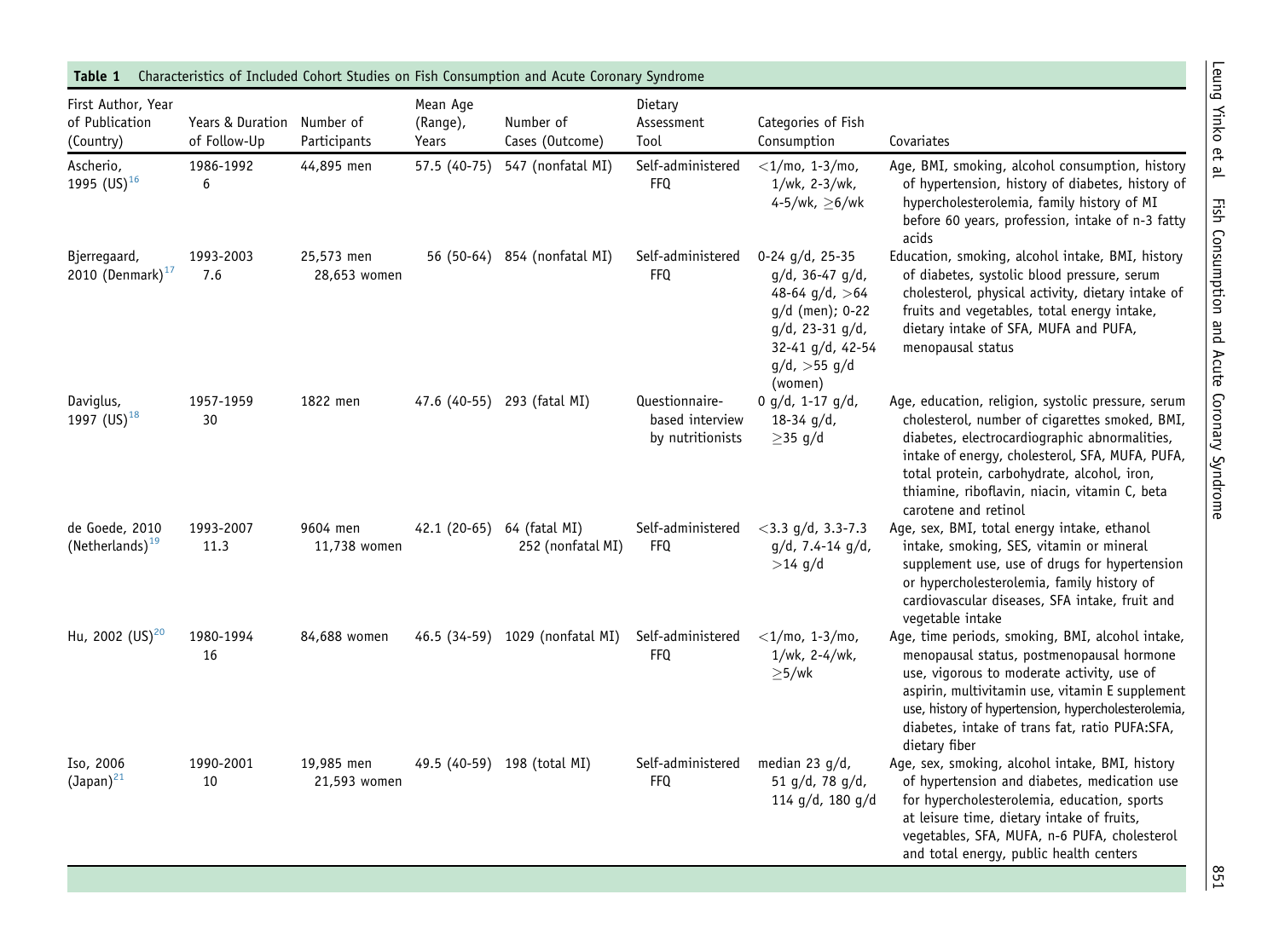| Table 1<br>Continued                              |                                  |                            |                               |                              |                                                  |                                                                                                                                   |                                                                                                                                                                                                                                                                                                       |
|---------------------------------------------------|----------------------------------|----------------------------|-------------------------------|------------------------------|--------------------------------------------------|-----------------------------------------------------------------------------------------------------------------------------------|-------------------------------------------------------------------------------------------------------------------------------------------------------------------------------------------------------------------------------------------------------------------------------------------------------|
| First Author, Year<br>of Publication<br>(Country) | Years & Duration<br>of Follow-Up | Number of<br>Participants  | Mean Age<br>(Range),<br>Years | Number of<br>Cases (Outcome) | Dietary<br>Assessment<br>Tool                    | Categories of Fish<br>Consumption                                                                                                 | Covariates                                                                                                                                                                                                                                                                                            |
| Kuhn, 2013<br>$(Germany)^{22}$                    | 1994-1998<br>8.1                 | 20,292 men<br>28,023 women | $50.5(35-65)$                 | 605 (total MI)               | Self-administered<br><b>FFQ</b>                  | $<$ 7.5 g/d, 7.5-14.5<br>$q/d$ , 14.5-21.5<br>$q/d$ , 21.5-31.1<br>$q/d$ , >31.1 $q/d$                                            | Age, sex, study centers, energy intake, alcohol<br>intake, BMI, waist circumference, physical<br>activity, education, smoking, diabetes                                                                                                                                                               |
| Morris, 1995<br>$(US)^{23}$                       | 1982-1988<br>4                   | 21,185 men                 |                               | 62 (40-84) 281 (total MI)    | Self-administered<br><b>FFQ</b>                  | $\langle 1/wk, 1/wk,$<br>2-4/wk, $>5$ /wk                                                                                         | Age, level of fish consumption, aspirin and<br>beta-carotene assignment, smoking, alcohol<br>consumption, obesity, diabetes, vigorous<br>exercise, parental history of MI before 60,<br>history of hypertension, history of<br>hypercholesterolemia, vitamin supplement<br>use, SFA intake            |
| Mozaffarian,<br>2003 (US) <sup>24</sup>           | 1989-2000<br>9.3                 | 1526 men<br>2384 women     | 72.7 ( $\geq$ 65)             | 363 (nonfatal MI)            | Self-administered<br>FFQ picture-sort<br>version | $1/mo, 1-3/mo,$<br>1/wk, 2/wk,<br>$\geq$ 3/wk                                                                                     | Age, sex, education, diabetes, smoking, pack-<br>years of smoking, tuna/other fish and fried fish/<br>fish sandwich consumption, BMI, systolic blood<br>pressure, LDL cholesterol, HDL cholesterol,<br>triglycerides, C-reactive protein, intake of SFA,<br>alcohol, beef/pork, fruits and vegetables |
| Yamagishi,<br>2008 (Japan) <sup>25</sup>          | 1988-2003<br>12.7                | 22,881 men<br>35,091 women |                               | 56.1 (40-79) 329 (fatal MI)  | Self-administered<br><b>FFQ</b>                  | Median 20 g/d,<br>33 g/d, 45g/d,<br>62 $g/d$ , 86 $g/d$<br>(men); $21$ g/d,<br>33 g/day, 46g/d,<br>62 $g/d$ , 85 $g/d$<br>(women) | Age, sex, history of hypertension and diabetes,<br>smoking, alcohol consumption, BMI, mental<br>stress, walking, sports, education, total energy,<br>dietary intake of cholesterol, SFA, n-6 PUFA,<br>vegetables and fruits                                                                           |
| Yuan, 2001<br>$(China)^{26}$                      | 1986-1989<br>12                  | 18,244 men                 |                               | 55.8 (45-64) 113 (fatal MI)  | Questionnaire-<br>based interview                | $<$ 30 g/wk, 30- $<$ 60<br>$g/wk, 60 - < 100$<br>$q/wk$ , 100- $<$ 150<br>q/wk, > 150 q/wk                                        | Age, total energy intake, level of education, BMI,<br>smoking, number of cigarettes smoked, number<br>of alcoholic drinks consumed, history of<br>diabetes, history of hypertension                                                                                                                   |

BMI  $=$  body mass index; FFQ  $=$  food frequency questionnaire; MI  $=$  myocardial infarction; MUFA  $=$  monounsaturated fatty acid; PUFA  $=$  polyunsaturated fatty acid; SES  $=$  socioeconomic status; SFA  $=$  saturated fatty acid.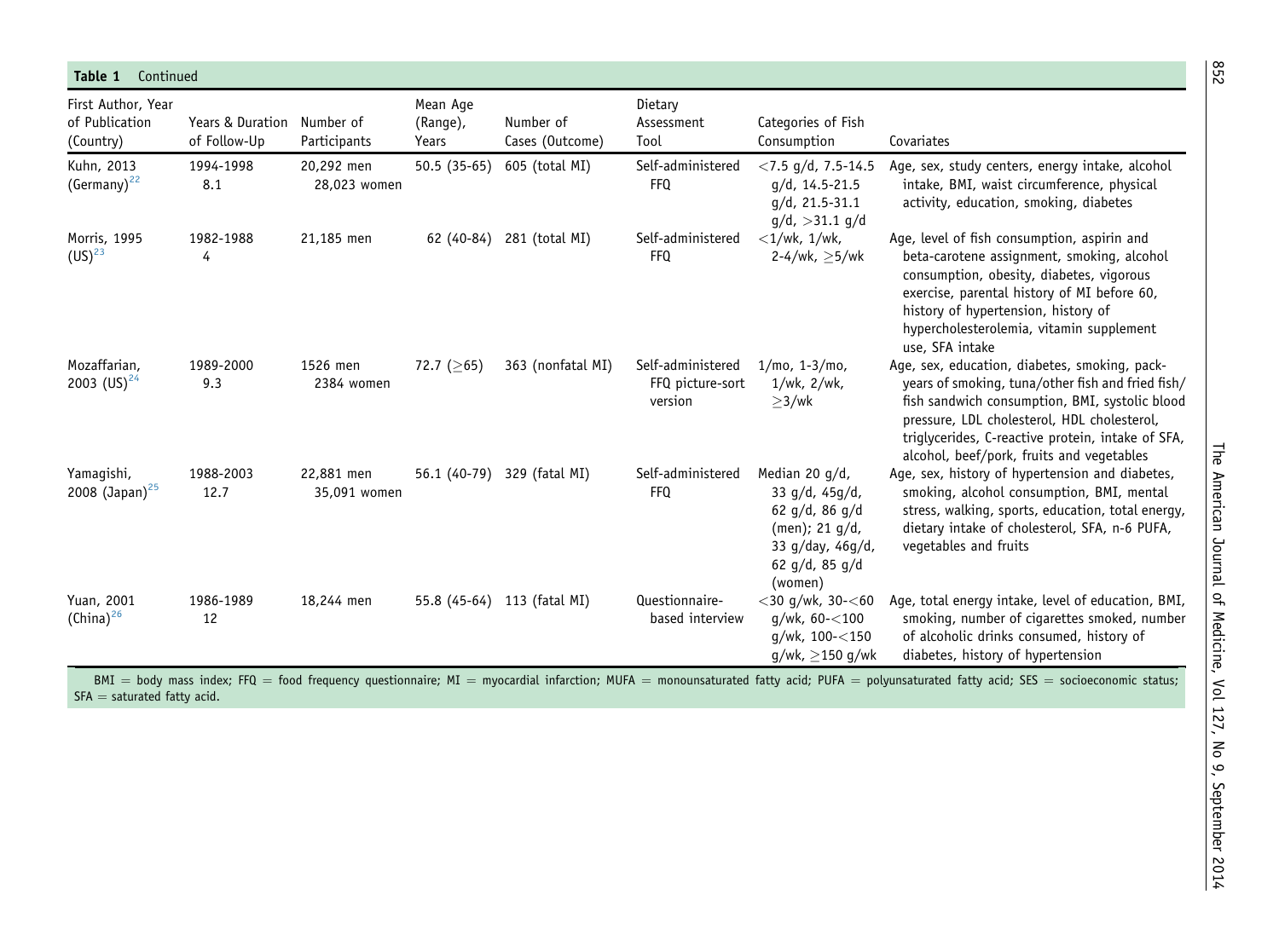#### Study Characteristics

The combined studies included 11 prospective cohort<sup>[16-26](#page-8-0)</sup> and 8 case-control<sup>[27-34](#page-9-0)</sup> studies, totaling 408,305 participants (398,177 for prospective cohort and 10,128 for casecontrol studies), with 47.1% being male. The mean age was 55.8 years (age range 20-84 years). There were 8517 cases of acute coronary syndrome. The majority of the studies were from the US (5 studies) and Japan (3 studies). The remaining were from various European countries, and one study was from China. Among prospective cohort studies, the average follow-up time was 11.2 years, ranging from 4 to 30 years ([Tables 1, 2](#page-3-0)).

# Fish Consumption and Acute Coronary Syndrome

Among prospective cohort studies, a significant association was observed between fish consumption and a reduced risk of acute coronary syndrome ([Table 3](#page-7-0), [Figure 2](#page-7-0)). The highest category of fish consumption (ie,  $>4$  times per week) was associated with the greatest risk reduction in acute coronary syndrome (RR 0.79; 95% CI, 0.70-0.89). No evidence of heterogeneity was found ( $I^2 = 0.0\%$ ,  $P =$ .73). Although most of the studies (9 of 11) were of high quality, we conducted an analysis to exclude the studies of low quality, and obtained similar results. Because all except 2 studies reported hazard ratios as measures of association, we performed a separate analysis for these studies. The results were similar, with the highest category of fish consumption being associated with a 21% reduced risk of acute coronary syndrome (hazard ratio 0.79; 95% CI, 0.69-0.90). In sensitivity analysis excluding the largest study, we also found a significant reduction in the risk of acute coronary syndrome (RR 0.76; 95% CI, 0.66-0.88). Furthermore, the results did not differ according to country.

Among case-control studies, fish consumption also appeared to reduce the risk of acute coronary syndrome (RR 0.76; 95% CI, 0.67-0.87 for 1 to <2 times per week), but the association was nonsignificant for the highest versus lowest category. Similar to prospective cohort studies, little heterogeneity was observed ( $I^2 = 20.2\%$ ,  $P =$ .29). Generally, the case-control studies were of poorer quality, and only 2 studies were considered as being of high quality, with their score being 7 each. In sensitivity analysis, no substantial change was seen after excluding the largest study.

# Dose-Response Analysis

Eight prospective cohort studies provided sufficient data to conduct a dose-response analysis. It was found that each additional 100-g serving of fish per week was associated with a risk reduction in acute coronary syndrome by 5% (RR 0.95; 95% CI, 0.92-0.97). We did not find evidence for a nonlinear relationship ( $P = .92$ ).

### Effect of Sex and Age

There were 6 studies (5 prospective cohort and 1 casecontrol studies) that were conducted among men only, and 4 studies (2 prospective cohort and 2 case-control studies) that were among women only. The subgroup analysis of prospective cohort studies of men versus women did not support a sex difference in the association between fish intake and acute coronary syndrome (RR 0.84; 95% CI, 0.70-1.01 and RR 0.80; 95% CI, 0.61-1.06 for men and women, respectively). There was also no evidence that the association differed by sex according to meta-regression (RR 0.95; 95% CI, 0.56-1.64).

In additional meta-regression analyses where we included age as a continuous variable, there was no significant effect of age on the association between fish consumption and acute coronary syndrome. However, there was only modest variation in age across the included studies, with most studies having a mean age in the range of 47 to 62 years.

#### Publication Bias

No evidence of publication bias was found among the prospective cohort and case-control studies. This was supported by funnel plots, which did not show presence of asymmetry (Supplementary Figure 2, available online), as well as the Egger's test ( $P = .60$ ) and the Begg's test  $(P = .44)$ .

#### **DISCUSSION**

Our meta-analysis demonstrated that there is an inverse association between fish consumption and the risk of acute coronary syndrome. We observed a greater risk reduction with increasing fish intake, and with each additional 100-g serving per week, the risk of acute coronary syndrome was further reduced by 5%.

This study represents an updated investigation of the role of fish consumption in acute coronary syndrome. While several meta-analyses of observational studies have evaluated the effect of fish consumption on different cardiovascular outcomes,  $35-39$  none of them have specifically examined acute coronary syndrome as an outcome. The landmark DART (Diet and Reinfarction) trial demonstrated that fish consumption was beneficial for the secondary prevention of myocardial infarction, with  $\geq 2$  servings of fish per week being associated with reduced cardiovascular mortality risk.[40](#page-9-0) Yet, the benefits of omega-3 fatty acid supplements in the secondary prevention of cardiovascular diseases remain controversial in light of recent metaanalyses that have combined the evidence from randomized controlled trials and found no association.<sup>[2,3](#page-8-0)</sup> Additionally, there is also a need to distinguish between primary versus secondary prevention. We explored the relationship between fish and acute coronary syndrome among generally healthy populations, as opposed to clinical trials. Our findings from prospective cohort studies confirm that fish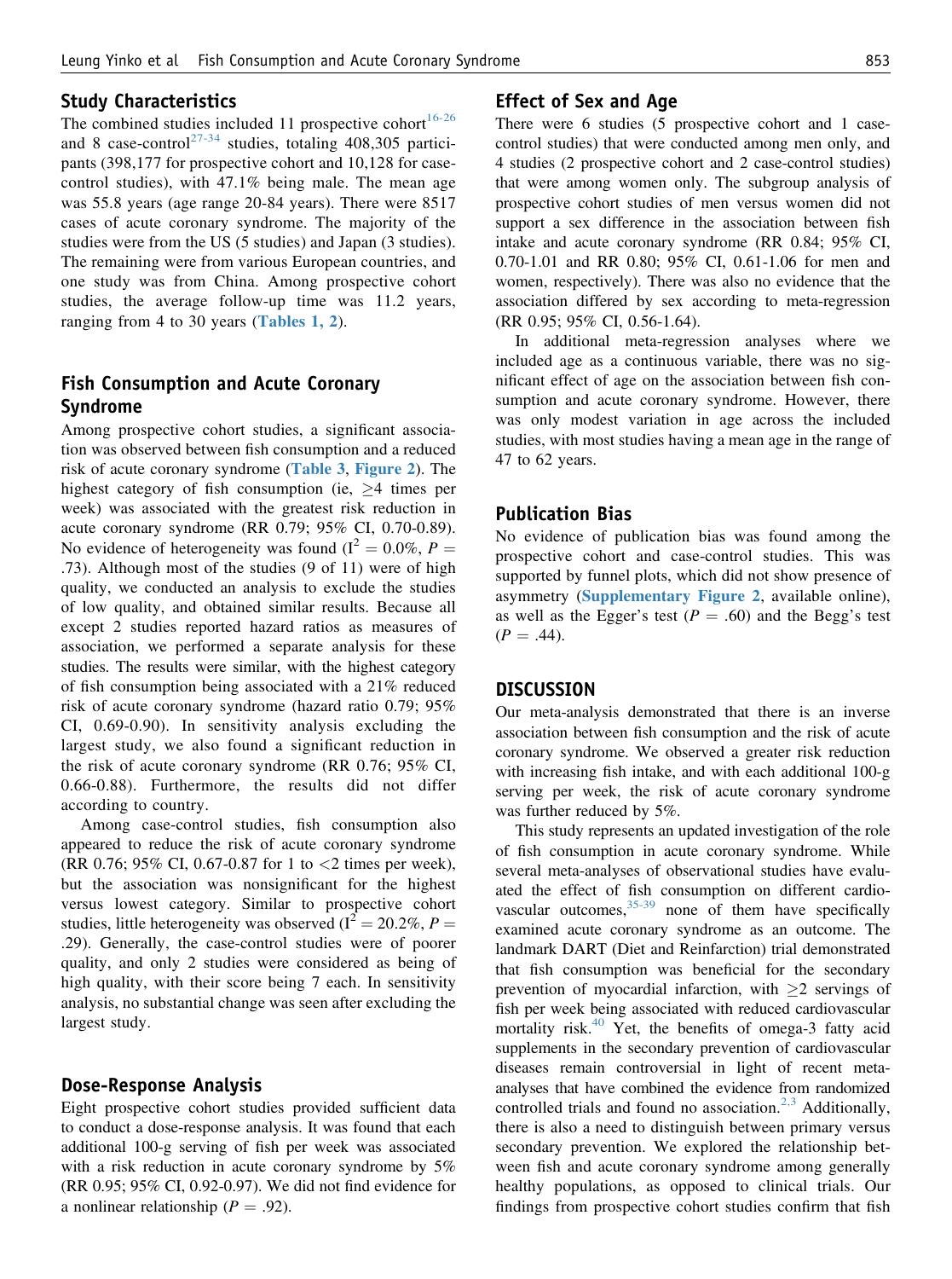| First Author, Year<br>of Publication<br>(Country) | Years     | Number of<br>Participants | Mean Age<br>(Range), Years | Number of<br>Cases (Outcome) | Dietary Assessment<br>Tool                         | Categories of Fish<br>Consumption                                                                    | Covariates                                                                                                                                                                                                                                       |
|---------------------------------------------------|-----------|---------------------------|----------------------------|------------------------------|----------------------------------------------------|------------------------------------------------------------------------------------------------------|--------------------------------------------------------------------------------------------------------------------------------------------------------------------------------------------------------------------------------------------------|
| Gramenzi,<br>1990 (Italy) <sup>27</sup>           | 1983-1989 | 936 women                 | 49 (21-69)                 | 287 (total MI)               | Questionnaire-based<br>interview                   | $\langle 1/wk, 1/wk,$<br>$>1$ /wk                                                                    | Age, area of residence, education, smoking,<br>hyperlipidemia, diabetes, hypertension, BMI,<br>intake of carrots, green vegetables, fresh fruit,<br>meat, ham and salami, butter, total fat score,<br>coffee consumption, alcohol consumption    |
| Lockheart,<br>2007 (Norway) <sup>28</sup>         | 1995-1997 | 211 men<br>and women      | 62.4 (45-75)               | 106 (total MI)               | Interview using FFQ                                | Median 32 g/d,<br>99 g/d (low-fat);<br>12 $g/d$ , 52 $g/d$<br>(high-fat)                             | Age, marital status, education, family history of<br>heart disease, smoking, energy intake                                                                                                                                                       |
| Martinez-Gonzalez,<br>2002 (Spain) <sup>29</sup>  | 1999-2001 | 277 men<br>65 women       | 61.6 $(< 80)$              | 171 (total MI)               | Self-administered<br><b>FFQ</b>                    | $<$ 60 g/d, $>$ 77 g/d                                                                               | Age, sex, hospital, smoking, BMI, high blood pressure,<br>high blood cholesterol, diabetes, leisure-time<br>physical activity, SES, intake of olive oil, fiber, fruits,<br>vegetables, alcohol, meat/meat products and white<br>bread/rice/pasta |
| Oliveira, 2010<br>(Portugal) <sup>30</sup>        | 1999-2003 | 1460 men<br>1556 women    | 52 (33-69)                 |                              | 820 (nonfatal MI) Interview using FFQ              | Median $<$ 35.5 g/d,<br>$\geq$ 35.5 g/d<br>(excluding cod);<br><13.5 g/d, $\geq$ 13.5<br>$g/d$ (cod) | Sex, age, education, total energy intake, intake of<br>fruit, refined cereals and white meat, smoking,<br>regular physical activity, family history of MI, BMI,<br>menopause, hormone replacement therapy                                        |
| Panagiotakos,<br>2005 (Greece) $31$               | 2000-2001 | 1562 men<br>364 women     | $60.1(49-75)$              | 848 (nonfatal<br>ACS)        | Questionnaire-based<br>interview                   | Never, $<$ 150 g/wk,<br>150-300 g/wk,<br>$>$ 300 g/wk                                                | Age, sex, smoking, hypertension, hypercholesterolemia,<br>HDL cholesterol, LDL cholesterol, diabetes, physical<br>inactivity, BMI, food items consumed                                                                                           |
| Sasazuki, 2001<br>$(Japan)^{32}$                  | 1996-1998 | 1340 men<br>506 women     | 59.5 (40-79)               |                              | 458 (nonfatal MI) Questionnaire-based<br>interview | $<$ 2/wk, 2-3/wk,<br>$\geq 4$ /wk                                                                    | Smoking, alcohol use, sedentary job, leisure-time<br>physical activity, hyperlipidemia, hypertension,<br>diabetes, angina pectoris, obesity, tofu consumption,<br>fruit consumption                                                              |
| Tavani, 2001<br>(Italy) <sup>33</sup>             | 1995-1999 | 675 men<br>310 women      | $60(25-79)$                |                              | 507 (nonfatal MI) Interview using FFQ              | $<$ 1/wk, 1- $<$ 2/wk,<br>$\geq$ 2/wk                                                                | Age, sex, education, BMI, cholesterol, smoking,<br>coffee, alcohol, meat, vegetables, fruit, calorie<br>intakes, physical activity, hyperlipidemia, diabetes,<br>hypertension, family history of MI in first-degree<br>relatives                 |
| Wennberg, 2011<br>$(Sweden)^{34}$                 | 1987-1999 | 648 men<br>218 women      | 58.7 (34-77)               | 392 (total MI)               | Self-administered FFQ <1/mo, 1/mo-                 | $<$ 1/wk, 1-2/wk,<br>$>2$ /wk                                                                        | Apolipoprotein B/apolipoprotein A-I, smoking,<br>systolic blood pressure, diabetes, education,<br>consumption of fruit and vegetables, consumption<br>of wine, consumption of strong beer, level of<br>physical activity                         |

**Table 2** Characteristics of Included Case-Control Studies on Fish Consumption and Acute Coronary Syndrome

ACS = acute coronary syndrome; BMI = body mass index; FFQ = food frequency questionnaire; MI = myocardial infarction; MUFA = monounsaturated fatty acid; PUFA = polyunsaturated fatty acid; SES  $=$  socioeconomic status; SFA  $=$  saturated fatty acid.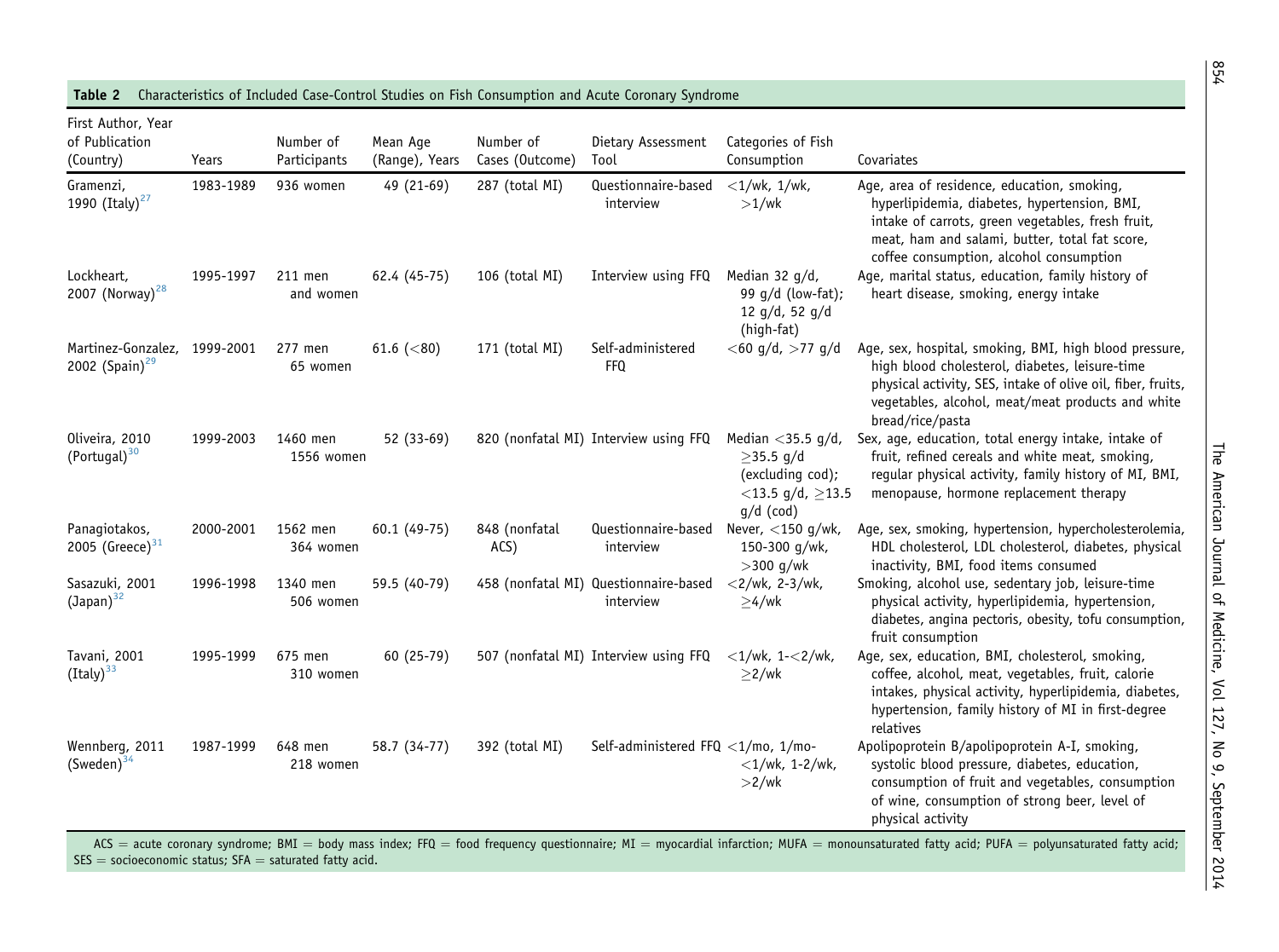<span id="page-7-0"></span>

| Table 3                                           |                       |                                              | Pooled Measures of Acute Coronary Syndrome According to Category of Fish Consumption |                           |                     |
|---------------------------------------------------|-----------------------|----------------------------------------------|--------------------------------------------------------------------------------------|---------------------------|---------------------|
|                                                   |                       | RR (95% CI) per Category of Fish Consumption |                                                                                      |                           |                     |
|                                                   | $<$ Once per<br>Month | 1 to $<$ 4 Times<br>per Month                | 1 to $<$ 2 Times per Week                                                            | 2 to $<$ 4 Times per Week | $>4$ Times per Week |
| Prospective cohort                                | 1.00                  | $0.82(0.72-0.92)$                            | $0.85(0.72-1.01)$                                                                    | $0.83(0.71-0.96)$         | $0.79(0.70-0.89)$   |
| Highest quality studies                           | 1.00                  | $0.84(0.74-0.95)$                            | $0.81(0.73-0.91)$                                                                    | $0.84(0.73-0.95)$         | $0.79(0.70-0.89)$   |
| Hazard ratio only                                 | 1.00                  | $0.83(0.73-0.95)$                            | $0.81(0.72-0.90)$                                                                    | $0.81(0.70-0.95)$         | $0.79(0.69-0.90)$   |
| Largest study excluded                            | 1.00                  | $0.82$ (0.72-0.92)                           | $0.85(0.72-1.01)$                                                                    | $0.80(0.67-0.96)$         | $0.76$ (0.66-0.88)  |
| Case-control                                      | 1.00                  |                                              | $0.76(0.67-0.87)$                                                                    | $0.84(0.64-1.10)$         | $0.73(0.49-1.09)$   |
| $CI =$ confidence interval; $RR =$ relative risk. |                       |                                              |                                                                                      |                           |                     |

consumption is beneficial in the primary prevention of acute coronary syndrome.

The potential differential effect of omega-3 fatty acids from fish versus supplements has previously been highlighted. It has been suggested that the bioavailability and functioning of nutrients obtained from foods compared with supplements may differ. $41$  A 6-week experimental study comparing salmon to fish oil capsules found that EPA and DHA from dietary fish were more effectively incorporated into plasma lipids, leading to higher plasma concentrations of omega-3 fatty acids. $42$  In another study where participants were randomly assigned to the consumption of oily fish or omega-3 fatty acid capsules providing the same amount of EPA and DHA, EPA content in erythrocytes was found to increase more rapidly in the fish group. $43$  Thus, while omega-3 fatty acids have been shown to favorably impact markers of cardiovascular diseases, whether they come from a complex food matrix such as fish, or are in an isolated form, could possibly explain why differences are observed between fish and omega-3 fatty acid supplements.

It has also been indicated that adherence to high omega-3 fatty acid diets in nutritional interventions may be poor.<sup>[44](#page-9-0)</sup> It is plausible that one of the reasons why fish have a cardioprotective effect relative to supplements is that adherence to fish consumption may be higher. Fish can be included in the diet as a high-quality protein food and contain a wide

| Study                                          | %                        |  |
|------------------------------------------------|--------------------------|--|
| ID                                             | RR (95% CI)<br>Weight    |  |
| Prospective cohort                             |                          |  |
| Ascherio                                       | 0.78 (0.54, 1.02) 13.21  |  |
| Bjerregaard (1)                                | 0.87 (0.69, 1.10) 24.41  |  |
| Bjerregaard (2)                                | 0.85 (0.55, 1.32) 6.93   |  |
| Hu                                             | 0.77 (0.54, 1.11) 10.22  |  |
| lso                                            | 0.60 (0.41, 0.79) 12.29  |  |
| <b>Morris</b>                                  | 0.90 (0.40, 1.80) 2.35   |  |
| Yamagishi                                      | 0.81 (0.60, 1.03) 18.91  |  |
| Subtotal (I-squared = $0.0\%$ , $p = 0.727$ )  | 0.79 (0.70, 0.89) 88.31  |  |
|                                                |                          |  |
| Case-control                                   |                          |  |
| Lockheart                                      | 0.70 (0.31, 1.59) 1.99   |  |
| Martinez-Gonzalez                              | 0.37 (0.13, 1.03) 1.24   |  |
| Sasazuki (1)                                   | 0.70 (0.40, 1.00) 6.32   |  |
| Sasazuki (2)                                   | 1.30 (0.60, 2.90) 2.14   |  |
| Subtotal (I-squared = $20.2\%$ , $p = 0.289$ ) | 0.73 (0.49, 1.09) 11.69  |  |
| Overall (I-squared = $0.0\%$ , $p = 0.673$ )   | 0.78 (0.70, 0.88) 100.00 |  |
|                                                |                          |  |
|                                                |                          |  |

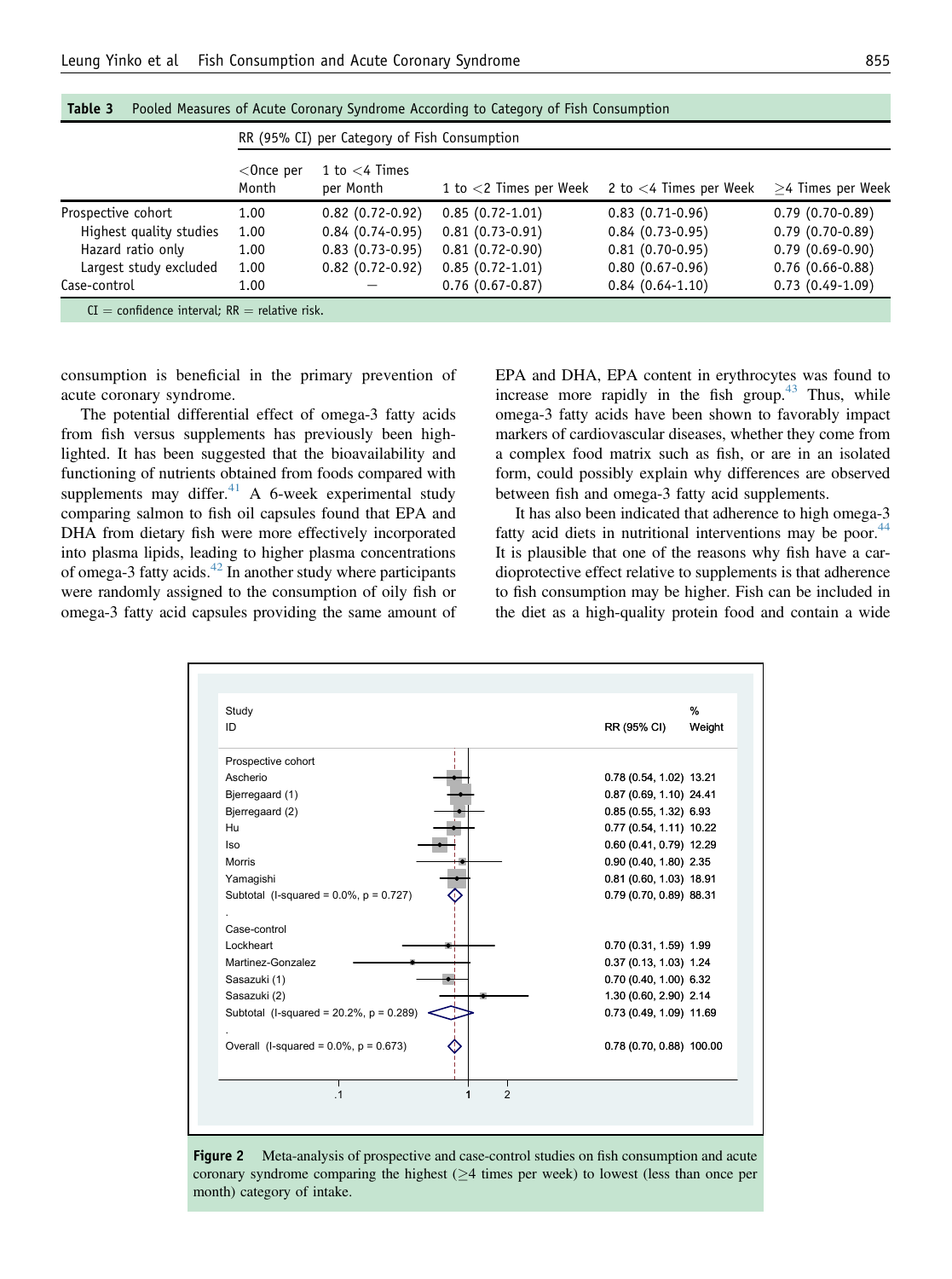<span id="page-8-0"></span>array of other valuable nutrients including vitamins (A, D,  $B_3$ ,  $B_6$ ,  $B_{12}$ ) and minerals (calcium, phosphorus, selenium, iron, magnesium, potassium, iodine). These nutrients have diverse properties that are beneficial to the overall health. Higher vitamin D levels have also been linked to reduced acute coronary syndrome mortality and morbidity.<sup>[45](#page-9-0)</sup> Hence, when considering omega-3 fatty acid intake for cardiovascular benefits, a diet-based approach including fish, rather than supplements, may be warranted.

Most of the studies included in this meta-analysis used food frequency questionnaires to assess fish consumption. Although fish consumption is a recognized proxy for omega-3 fatty acid intake, blood concentrations of omega-3 fatty acids may reflect dietary intake more strongly.<sup>[46](#page-9-0)</sup> Some studies have suggested that low blood levels of omega-3 fatty acids may be associated with an increased risk of acute coronary syndrome. $47-49$  The omega-3 index, which is the sum of EPA and DHA in erythrocyte membranes, expressed as a percentage of total erythrocyte fatty acids, is a novel biomarker of blood concentrations of omega-3 fatty acids.<sup>[50](#page-9-0)</sup> The omega-3 index has been indicated as a reliable biomarker for assessing long-term omega-3 fatty acid intake, and fish consumption has been shown to strongly correlate with higher omega-3 index. $51$  It has also been shown that men are better able to increase blood levels of omega-3 fatty acids with dietary advice on fish intake, likely because men consume larger portion sizes than women, which may not be captured by dietary assessment with food frequency questionnaires.<sup>[44](#page-9-0)</sup>

This study summarizes the evidence from observational studies but presents with some limitations. Our metaanalysis consisted of studies that adjusted for many important confounders, including socioeconomic status and various lifestyle behaviors such as different dietary factors, physical activity, and smoking. However, residual confounding is still possible, given that fish consumption may be associated with healthier lifestyle behaviors that are difficult to measure. Another limitation is that we had a relatively small sample of studies, which cannot eliminate the possibility of publication bias. Whether the association between fish consumption and acute coronary syndrome differed by sex was inconclusive, possibly due to our small number of studies. We also did not find an age effect, but this could be due to the narrow age range. It would have been equally interesting to evaluate whether the association differed by type of fish or acute coronary syndrome, but we did not have enough studies to conduct these analyses.

In conclusion, fish consumption appears to be beneficial in the primary prevention of acute coronary syndrome. An inverse association between fish consumption and the risk of acute coronary syndrome was observed. A dose-response relationship was found between fish consumption and the reduced risk of acute coronary syndrome. Future studies are needed to further investigate whether sex differences and age effects exist. Moreover, more research is required to elucidate whether this association varies according to the type of fish.

## ACKNOWLEDGMENTS

We acknowledge Jin Choi for his help with data extraction.

### References

- 1. [Kris-Etherton PM, Harris WS, Appel LJ. Fish consumption,](http://refhub.elsevier.com/S0002-9343(14)00355-6/sref1) fish oil, [omega-3 fatty acids, and cardiovascular disease.](http://refhub.elsevier.com/S0002-9343(14)00355-6/sref1) Arterioscler Thromb Vasc Biol[. 2003;23:e20-e30](http://refhub.elsevier.com/S0002-9343(14)00355-6/sref1).
- 2. [Kotwal S, Jun M, Sullivan D, et al. Omega 3 fatty acids and cardio](http://refhub.elsevier.com/S0002-9343(14)00355-6/sref2)[vascular outcomes: systematic review and meta-analysis.](http://refhub.elsevier.com/S0002-9343(14)00355-6/sref2) Circ Car[diovasc Qual Outcomes](http://refhub.elsevier.com/S0002-9343(14)00355-6/sref2). 2012;5:808-818.
- 3. [Rizos EC, Ntzani EE, Bika E, et al. Association between omega-3 fatty](http://refhub.elsevier.com/S0002-9343(14)00355-6/sref3) [acid supplementation and risk of major cardiovascular disease events:](http://refhub.elsevier.com/S0002-9343(14)00355-6/sref3) [a systematic review and meta-analysis.](http://refhub.elsevier.com/S0002-9343(14)00355-6/sref3) JAMA. 2012;308:1024-1033.
- 4. [Chowdhury R, Stevens S, Gorman D, et al. Association between](http://refhub.elsevier.com/S0002-9343(14)00355-6/sref4) fish [consumption, long chain omega 3 fatty acids, and risk of cerebrovas](http://refhub.elsevier.com/S0002-9343(14)00355-6/sref4)[cular disease: systematic review and meta-analysis.](http://refhub.elsevier.com/S0002-9343(14)00355-6/sref4) BMJ. 2012;345: [e6698](http://refhub.elsevier.com/S0002-9343(14)00355-6/sref4).
- 5. [Djousse L, Akinkuolie AO, Wu JH, et al. Fish consumption, omega-3](http://refhub.elsevier.com/S0002-9343(14)00355-6/sref5) [fatty acids and risk of heart failure: a meta-analysis.](http://refhub.elsevier.com/S0002-9343(14)00355-6/sref5) Clin Nutr. [2012;31:846-853.](http://refhub.elsevier.com/S0002-9343(14)00355-6/sref5)
- 6. [He K, Song Y, Daviglus ML, et al. Fish consumption and inci](http://refhub.elsevier.com/S0002-9343(14)00355-6/sref6)[dence of stroke: a meta-analysis of cohort studies.](http://refhub.elsevier.com/S0002-9343(14)00355-6/sref6) Stroke. 2004;35: [1538-1542.](http://refhub.elsevier.com/S0002-9343(14)00355-6/sref6)
- 7. [Larsson SC, Orsini N. Fish consumption and the risk of stroke: a dose](http://refhub.elsevier.com/S0002-9343(14)00355-6/sref7)[response meta-analysis.](http://refhub.elsevier.com/S0002-9343(14)00355-6/sref7) Stroke. 2011;42:3621-3623.
- 8. [Mozaffarian D, Rimm EB. Fish intake, contaminants, and human](http://refhub.elsevier.com/S0002-9343(14)00355-6/sref8) [health: evaluating the risks and the bene](http://refhub.elsevier.com/S0002-9343(14)00355-6/sref8)fits. JAMA. 2006;296: [1885-1899](http://refhub.elsevier.com/S0002-9343(14)00355-6/sref8).
- 9. [Stroup DF, Berlin JA, Morton SC, et al. Meta-analysis of observational](http://refhub.elsevier.com/S0002-9343(14)00355-6/sref9) [studies in epidemiology: a proposal for reporting. Meta-analysis Of](http://refhub.elsevier.com/S0002-9343(14)00355-6/sref9) [Observational Studies in Epidemiology \(MOOSE\) group.](http://refhub.elsevier.com/S0002-9343(14)00355-6/sref9) JAMA. [2000;283:2008-2012.](http://refhub.elsevier.com/S0002-9343(14)00355-6/sref9)
- 10. Wells GA, Shea B, O'Connell D, et al. The Newcastle-Ottawa Scale (NOS) for assessing the quality of nonrandomised studies in meta-analyses. Available at: [http://www.ohri.ca/programs/clinical\\_](http://www.ohri.ca/programs/clinical_epidemiology/oxford.asp) [epidemiology/oxford.asp.](http://www.ohri.ca/programs/clinical_epidemiology/oxford.asp) Accessed on June 10, 2013.
- 11. [Greenland S, Longnecker MP. Methods for trend estimation from](http://refhub.elsevier.com/S0002-9343(14)00355-6/sref10) [summarized dose-response data, with applications to meta-analysis.](http://refhub.elsevier.com/S0002-9343(14)00355-6/sref10) Am J Epidemiol[. 1992;135:1301-1309.](http://refhub.elsevier.com/S0002-9343(14)00355-6/sref10)
- 12. [DerSimonian R, Laird N. Meta-analysis in clinical trials.](http://refhub.elsevier.com/S0002-9343(14)00355-6/sref11) Control Clin Trials[. 1986;7:177-188](http://refhub.elsevier.com/S0002-9343(14)00355-6/sref11).
- 13. [Higgins JP, Thompson SG. Quantifying heterogeneity in a meta](http://refhub.elsevier.com/S0002-9343(14)00355-6/sref12)analysis. Stat Med[. 2002;21:1539-1558](http://refhub.elsevier.com/S0002-9343(14)00355-6/sref12).
- 14. [Egger M, Davey Smith G, Schneider M, Minder C. Bias in meta](http://refhub.elsevier.com/S0002-9343(14)00355-6/sref13)[analysis detected by a simple, graphical test.](http://refhub.elsevier.com/S0002-9343(14)00355-6/sref13) BMJ. 1997;315:629-634.
- 15. [Begg CB. A measure to aid in the interpretation of published clinical](http://refhub.elsevier.com/S0002-9343(14)00355-6/sref14) trials. Stat Med[. 1985;4:1-9.](http://refhub.elsevier.com/S0002-9343(14)00355-6/sref14)
- 16. [Ascherio A, Rimm EB, Stampfer MJ, et al. Dietary intake of marine](http://refhub.elsevier.com/S0002-9343(14)00355-6/sref15) n-3 fatty acids, fi[sh intake, and the risk of coronary disease among men.](http://refhub.elsevier.com/S0002-9343(14)00355-6/sref15) N Engl J Med[. 1995;332:977-982.](http://refhub.elsevier.com/S0002-9343(14)00355-6/sref15)
- 17. [Bjerregaard LJ, Joensen AM, Dethlefsen C, et al. Fish intake and acute](http://refhub.elsevier.com/S0002-9343(14)00355-6/sref16) [coronary syndrome.](http://refhub.elsevier.com/S0002-9343(14)00355-6/sref16) Eur Heart J. 2010;31:29-34.
- 18. [Daviglus ML, Stamler J, Orencia AJ, et al. Fish consumption and the](http://refhub.elsevier.com/S0002-9343(14)00355-6/sref17) [30-year risk of fatal myocardial infarction.](http://refhub.elsevier.com/S0002-9343(14)00355-6/sref17) N Engl J Med. 1997;336: [1046-1053.](http://refhub.elsevier.com/S0002-9343(14)00355-6/sref17)
- 19. [de Goede J, Geleijnse JM, Boer JM, et al. Marine \(n-3\) fatty acids,](http://refhub.elsevier.com/S0002-9343(14)00355-6/sref18) fish [consumption, and the 10-year risk of fatal and nonfatal coronary heart](http://refhub.elsevier.com/S0002-9343(14)00355-6/sref18) [disease in a large population of Dutch adults with low](http://refhub.elsevier.com/S0002-9343(14)00355-6/sref18) fish intake. J Nutr[. 2010;140:1023-1028.](http://refhub.elsevier.com/S0002-9343(14)00355-6/sref18)
- 20. [Hu FB, Bronner L, Willett WC, et al. Fish and omega-3 fatty acid](http://refhub.elsevier.com/S0002-9343(14)00355-6/sref19) [intake and risk of coronary heart disease in women.](http://refhub.elsevier.com/S0002-9343(14)00355-6/sref19) JAMA. 2002;287: [1815-1821.](http://refhub.elsevier.com/S0002-9343(14)00355-6/sref19)
- 21. [Iso H, Kobayashi M, Ishihara J, et al. Intake of](http://refhub.elsevier.com/S0002-9343(14)00355-6/sref20) fish and n3 fatty acids [and risk of coronary heart disease among Japanese: the Japan Public](http://refhub.elsevier.com/S0002-9343(14)00355-6/sref20) [Health Center-Based \(JPHC\) Study Cohort I.](http://refhub.elsevier.com/S0002-9343(14)00355-6/sref20) Circulation. 2006;113: [195-202.](http://refhub.elsevier.com/S0002-9343(14)00355-6/sref20)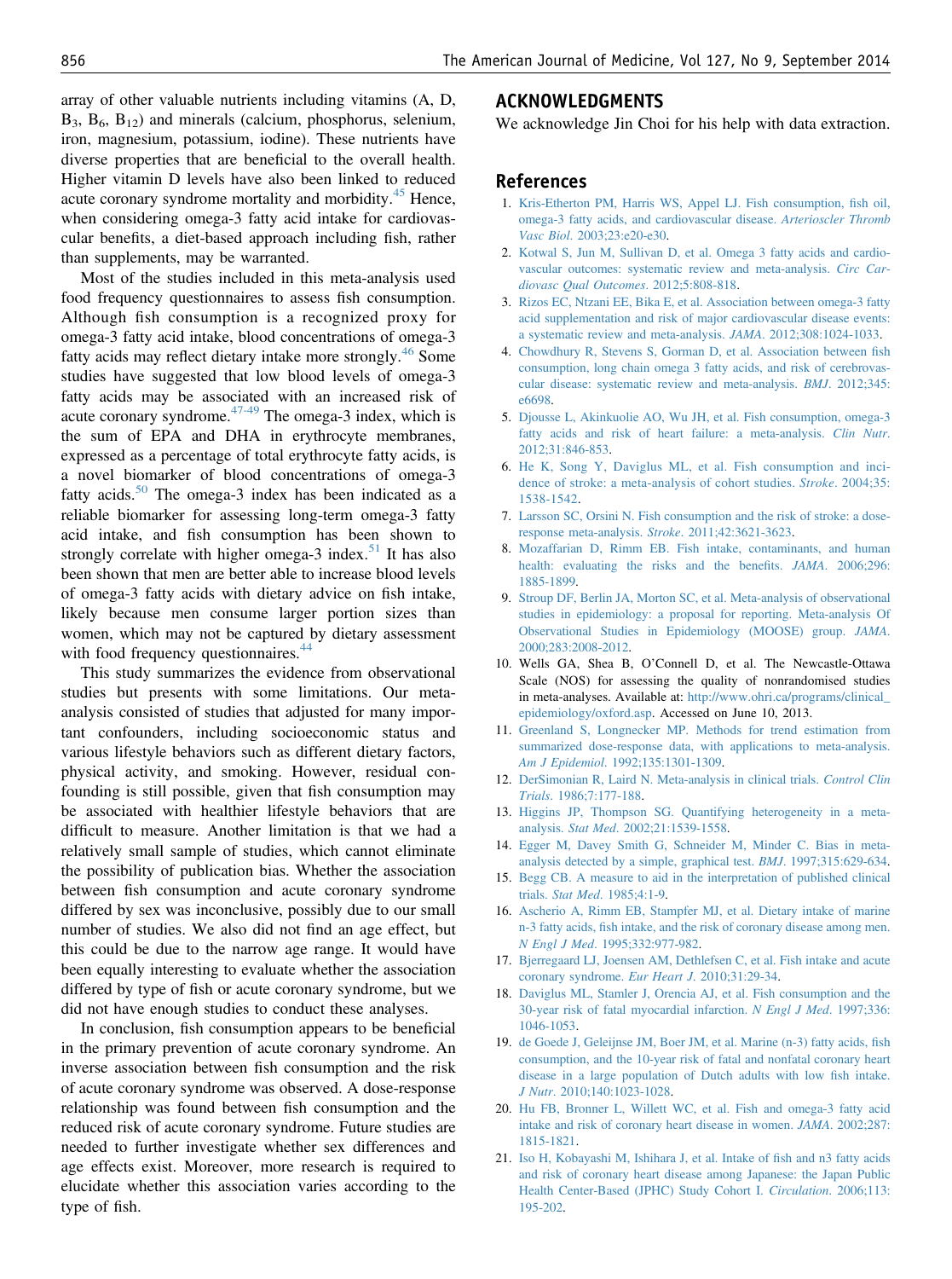- <span id="page-9-0"></span>22. [Kuhn T, Teucher B, Kaaks R, Boeing H, Weikert C, Buijsse B. Fish](http://refhub.elsevier.com/S0002-9343(14)00355-6/sref21) [consumption and the risk of myocardial infarction and stroke in the](http://refhub.elsevier.com/S0002-9343(14)00355-6/sref21) [German arm of the European Prospective Investigation into Cancer and](http://refhub.elsevier.com/S0002-9343(14)00355-6/sref21) [Nutrition \(EPIC-Germany\).](http://refhub.elsevier.com/S0002-9343(14)00355-6/sref21) Br J Nutr. 2013;110(6):1118-1125.
- 23. [Morris MC, Manson JE, Rosner B, et al. Fish consumption and car](http://refhub.elsevier.com/S0002-9343(14)00355-6/sref22)[diovascular disease in the physicians](http://refhub.elsevier.com/S0002-9343(14)00355-6/sref22)' health study: a prospective study. Am J Epidemiol[. 1995;142:166-175.](http://refhub.elsevier.com/S0002-9343(14)00355-6/sref22)
- 24. [Mozaffarian D, Lemaitre RN, Kuller LH, et al. Cardiac bene](http://refhub.elsevier.com/S0002-9343(14)00355-6/sref23)fits of fish [consumption may depend on the type of](http://refhub.elsevier.com/S0002-9343(14)00355-6/sref23) fish meal consumed: the [Cardiovascular Health Study.](http://refhub.elsevier.com/S0002-9343(14)00355-6/sref23) Circulation. 2003;107:1372-1377.
- 25. [Yamagishi K, Iso H, Date C, et al. Fish, omega-3 polyunsaturated fatty](http://refhub.elsevier.com/S0002-9343(14)00355-6/sref24) [acids, and mortality from cardiovascular diseases in a nationwide](http://refhub.elsevier.com/S0002-9343(14)00355-6/sref24) [community-based cohort of Japanese men and women the JACC](http://refhub.elsevier.com/S0002-9343(14)00355-6/sref24) [\(Japan Collaborative Cohort Study for Evaluation of Cancer Risk\)](http://refhub.elsevier.com/S0002-9343(14)00355-6/sref24) Study. [J Am Coll Cardiol](http://refhub.elsevier.com/S0002-9343(14)00355-6/sref24). 2008;52:988-996.
- 26. [Yuan JM, Ross RK, Gao YT, Yu MC. Fish and shell](http://refhub.elsevier.com/S0002-9343(14)00355-6/sref25)fish consumption [in relation to death from myocardial infarction among men in](http://refhub.elsevier.com/S0002-9343(14)00355-6/sref25) Shanghai, China. Am J Epidemiol[. 2001;154:809-816](http://refhub.elsevier.com/S0002-9343(14)00355-6/sref25).
- 27. [Gramenzi A, Gentile A, Fasoli M, et al. Association between certain](http://refhub.elsevier.com/S0002-9343(14)00355-6/sref26) [foods and risk of acute myocardial infarction in women.](http://refhub.elsevier.com/S0002-9343(14)00355-6/sref26) BMJ. 1990; [300:771-773.](http://refhub.elsevier.com/S0002-9343(14)00355-6/sref26)
- 28. [Lockheart MS, Steffen LM, Rebnord HM, et al. Dietary patterns, food](http://refhub.elsevier.com/S0002-9343(14)00355-6/sref27) [groups and myocardial infarction: a case-control study.](http://refhub.elsevier.com/S0002-9343(14)00355-6/sref27) Br J Nutr. [2007;98:380-387.](http://refhub.elsevier.com/S0002-9343(14)00355-6/sref27)
- 29. [Martinez-Gonzalez MA, Fernandez-Jarne E, Serrano-Martinez M, et al.](http://refhub.elsevier.com/S0002-9343(14)00355-6/sref28) [Mediterranean diet and reduction in the risk of a](http://refhub.elsevier.com/S0002-9343(14)00355-6/sref28) first acute myocardial [infarction: an operational healthy dietary score.](http://refhub.elsevier.com/S0002-9343(14)00355-6/sref28) Eur J Nutr. 2002;41: [153-160.](http://refhub.elsevier.com/S0002-9343(14)00355-6/sref28)
- 30. [Oliveira A, Lopes C, Rodriguez-Artalejo F. Adherence to the Southern](http://refhub.elsevier.com/S0002-9343(14)00355-6/sref29) [European Atlantic Diet and occurrence of nonfatal acute myocardial](http://refhub.elsevier.com/S0002-9343(14)00355-6/sref29) infarction. Am J Clin Nutr[. 2010;92:211-217](http://refhub.elsevier.com/S0002-9343(14)00355-6/sref29).
- 31. [Panagiotakos DB, Pitsavos C, Zampelas A, et al. Fish consumption and](http://refhub.elsevier.com/S0002-9343(14)00355-6/sref30) [the risk of developing acute coronary syndromes: the CARDIO2000](http://refhub.elsevier.com/S0002-9343(14)00355-6/sref30) study. Int J Cardiol[. 2005;102:403-409](http://refhub.elsevier.com/S0002-9343(14)00355-6/sref30).
- 32. [Sasazuki S. Case-control study of nonfatal myocardial infarction in](http://refhub.elsevier.com/S0002-9343(14)00355-6/sref31) [relation to selected foods in Japanese men and women.](http://refhub.elsevier.com/S0002-9343(14)00355-6/sref31) Jpn Circ J. [2001;65:200-206.](http://refhub.elsevier.com/S0002-9343(14)00355-6/sref31)
- 33. [Tavani A, Pelucchi C, Negri E, et al. n-3 Polyunsaturated fatty acids,](http://refhub.elsevier.com/S0002-9343(14)00355-6/sref32) fi[sh, and nonfatal acute myocardial infarction.](http://refhub.elsevier.com/S0002-9343(14)00355-6/sref32) Circulation. 2001;104: [2269-2272](http://refhub.elsevier.com/S0002-9343(14)00355-6/sref32).
- 34. [Wennberg M, Bergdahl IA, Hallmans G, et al. Fish consumption and](http://refhub.elsevier.com/S0002-9343(14)00355-6/sref33) [myocardial infarction: a second prospective biomarker study from](http://refhub.elsevier.com/S0002-9343(14)00355-6/sref33) [northern Sweden.](http://refhub.elsevier.com/S0002-9343(14)00355-6/sref33) Am J Clin Nutr. 2011;93:27-36.
- 35. [Bouzan C, Cohen JT, Connor WE, et al. A quantitative analysis of](http://refhub.elsevier.com/S0002-9343(14)00355-6/sref34) fish [consumption and stroke risk.](http://refhub.elsevier.com/S0002-9343(14)00355-6/sref34) Am J Prev Med. 2005;29:347-352.
- 36. [Konig A, Bouzan C, Cohen JT, et al. A quantitative analysis of](http://refhub.elsevier.com/S0002-9343(14)00355-6/sref35) fish [consumption and coronary heart disease mortality.](http://refhub.elsevier.com/S0002-9343(14)00355-6/sref35) Am J Prev Med. [2005;29:335-346.](http://refhub.elsevier.com/S0002-9343(14)00355-6/sref35)
- 37. [Whelton SP, He J, Whelton PK, Muntner P. Meta-analysis of obser](http://refhub.elsevier.com/S0002-9343(14)00355-6/sref36)vational studies on fi[sh intake and coronary heart disease.](http://refhub.elsevier.com/S0002-9343(14)00355-6/sref36) Am J Cardiol[. 2004;93:1119-1123.](http://refhub.elsevier.com/S0002-9343(14)00355-6/sref36)
- 38. [Xun P, Qin B, Song Y, et al. Fish consumption and risk of stroke and](http://refhub.elsevier.com/S0002-9343(14)00355-6/sref37) [its subtypes: accumulative evidence from a meta-analysis of prospec](http://refhub.elsevier.com/S0002-9343(14)00355-6/sref37)tive cohort studies. Eur J Clin Nutr[. 2012;66:1199-1207](http://refhub.elsevier.com/S0002-9343(14)00355-6/sref37).
- 39. [Zheng J, Huang T, Yu Y, et al. Fish consumption and CHD mortality:](http://refhub.elsevier.com/S0002-9343(14)00355-6/sref38) [an updated meta-analysis of seventeen cohort studies.](http://refhub.elsevier.com/S0002-9343(14)00355-6/sref38) Public Health Nutr[. 2012;15:725-737.](http://refhub.elsevier.com/S0002-9343(14)00355-6/sref38)
- 40. [Burr ML, Fehily AM, Gilbert JF, et al. Effects of changes in fat,](http://refhub.elsevier.com/S0002-9343(14)00355-6/sref39) fish, and fi[bre intakes on death and myocardial reinfarction: diet and rein](http://refhub.elsevier.com/S0002-9343(14)00355-6/sref39)[farction trial \(DART\).](http://refhub.elsevier.com/S0002-9343(14)00355-6/sref39) Lancet. 1989;2:757-761.
- 41. [Kris-Etherton PM, Hill AM. N-3 fatty acids: food or supplements?](http://refhub.elsevier.com/S0002-9343(14)00355-6/sref40) J Am Diet Assoc[. 2008;108\(7\):1125-1130](http://refhub.elsevier.com/S0002-9343(14)00355-6/sref40).
- 42. [Visioli F, Rise P, Barassi MC, et al. Dietary intake of](http://refhub.elsevier.com/S0002-9343(14)00355-6/sref41) fish vs. formu[lations leads to higher plasma concentrations of n-3 fatty acids.](http://refhub.elsevier.com/S0002-9343(14)00355-6/sref41) Lipids. [2003;38:415-418.](http://refhub.elsevier.com/S0002-9343(14)00355-6/sref41)
- 43. [Harris WS, Pottala JV, Sands SA, Jones PG. Comparison of the effects](http://refhub.elsevier.com/S0002-9343(14)00355-6/sref42) of fish and fi[sh-oil capsules on the n 3 fatty acid content of blood cells](http://refhub.elsevier.com/S0002-9343(14)00355-6/sref42) [and plasma phospholipids.](http://refhub.elsevier.com/S0002-9343(14)00355-6/sref42) Am J Clin Nutr. 2007;86:1621-1625.
- 44. [Patterson AC, Metherel AH, Hanning RM, Stark KD. The percentage](http://refhub.elsevier.com/S0002-9343(14)00355-6/sref43) [of DHA in erythrocytes can detect non-adherence to advice to increase](http://refhub.elsevier.com/S0002-9343(14)00355-6/sref43) [EPA and DHA intakes.](http://refhub.elsevier.com/S0002-9343(14)00355-6/sref43) Br J Nutr. 2014;111(2):270-278.
- 45. [Dror Y, Giveon SM, Hoshen M, et al. Vitamin D levels for preventing](http://refhub.elsevier.com/S0002-9343(14)00355-6/sref44) [acute coronary syndrome and mortality: evidence of a nonlinear as-](http://refhub.elsevier.com/S0002-9343(14)00355-6/sref44)sociation. [J Clin Endocrinol Metab](http://refhub.elsevier.com/S0002-9343(14)00355-6/sref44). 2013;98:2160-2167.
- 46. [Harris WS. The omega-3 index as a risk factor for coronary heart](http://refhub.elsevier.com/S0002-9343(14)00355-6/sref45) disease. Am J Clin Nutr[. 2008;87:1997S-2002S](http://refhub.elsevier.com/S0002-9343(14)00355-6/sref45).
- 47. [Block RC, Harris WS, Reid KJ, et al. EPA and DHA in blood cell](http://refhub.elsevier.com/S0002-9343(14)00355-6/sref46) [membranes from acute coronary syndrome patients and controls.](http://refhub.elsevier.com/S0002-9343(14)00355-6/sref46) Atherosclerosis[. 2008;197:821-828](http://refhub.elsevier.com/S0002-9343(14)00355-6/sref46).
- 48. [Harris WS, Reid KJ, Sands SA, Spertus JA. Blood omega-3 and trans](http://refhub.elsevier.com/S0002-9343(14)00355-6/sref47) [fatty acids in middle-aged acute coronary syndrome patients.](http://refhub.elsevier.com/S0002-9343(14)00355-6/sref47) Am J Cardiol[. 2007;99:154-158.](http://refhub.elsevier.com/S0002-9343(14)00355-6/sref47)
- 49. [Joensen AM, Overvad K, Dethlefsen C, et al. Marine n-3 poly](http://refhub.elsevier.com/S0002-9343(14)00355-6/sref48)[unsaturated fatty acids in adipose tissue and the risk of acute coronary](http://refhub.elsevier.com/S0002-9343(14)00355-6/sref48) syndrome. Circulation[. 2011;124:1232-1238](http://refhub.elsevier.com/S0002-9343(14)00355-6/sref48).
- 50. [von Schacky C. The Omega-3 Index as a risk factor for cardiovascular](http://refhub.elsevier.com/S0002-9343(14)00355-6/sref49) diseases. [Prostaglandins Other Lipid Mediat](http://refhub.elsevier.com/S0002-9343(14)00355-6/sref49). 2011;96:94-98.
- 51. [Salisbury AC, Amin AP, Harris WS, et al. Predictors of omega-3 index](http://refhub.elsevier.com/S0002-9343(14)00355-6/sref50) [in patients with acute myocardial infarction.](http://refhub.elsevier.com/S0002-9343(14)00355-6/sref50) Mayo Clin Proc. 2011;86: [626-632.](http://refhub.elsevier.com/S0002-9343(14)00355-6/sref50)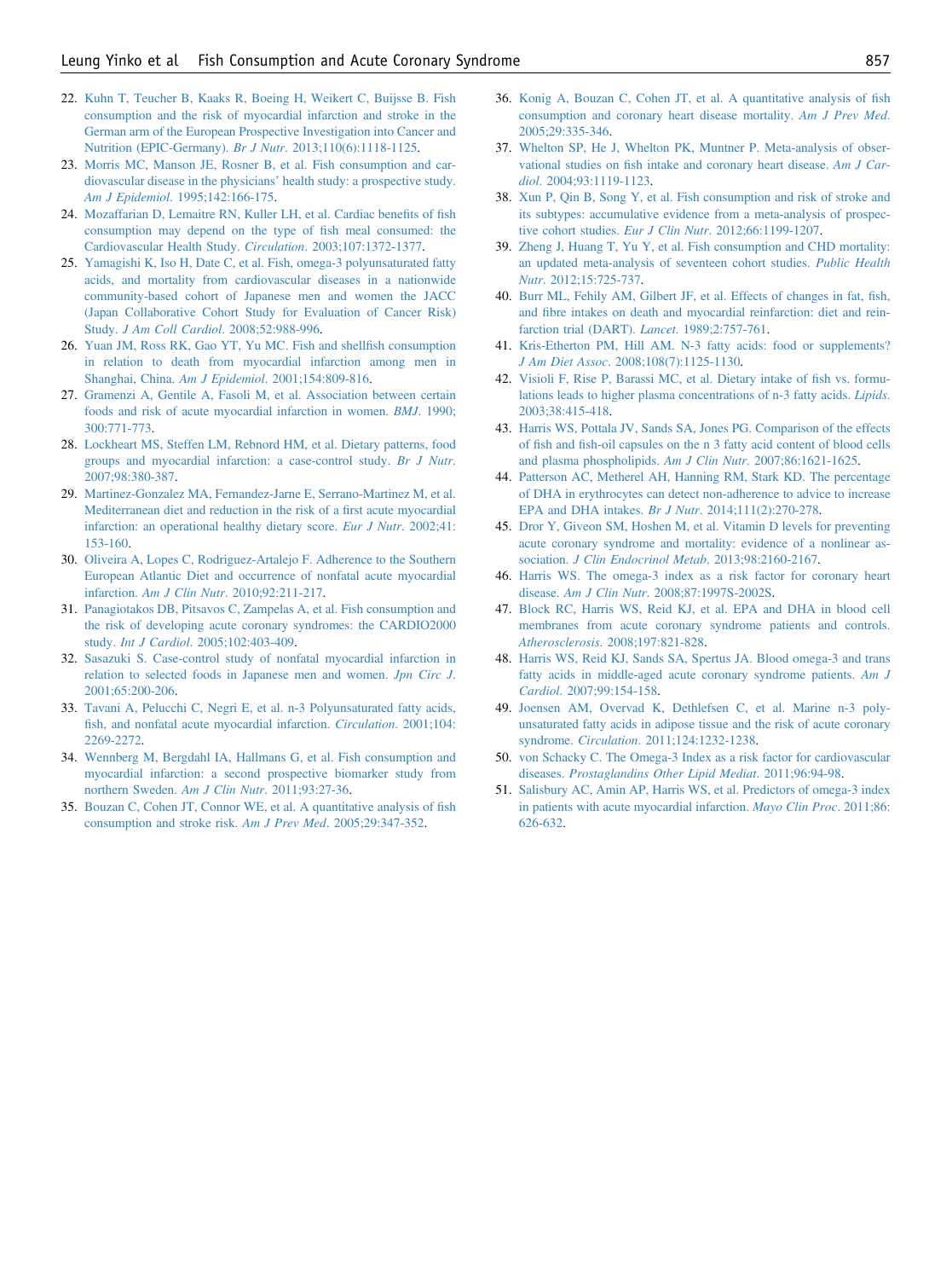Medline

- 1. "Fishes"[Mesh]
- 2. "Seafood"[Mesh]
- 3. "fish"[tiab]
- 4. 1 or 2 or 3
- 5. "Acute Coronary Syndrome"[Mesh]
- 6. "Myocardial Infarction"[Mesh]
- 7. "acute coronary syndrome"[tiab]
- 8. "myocardial infarction"[tiab]
- 9. "heart infarction"[tiab]
- 10. "heart infarct"[tiab]
- 11. 5 or 6 or 7 or 8 or 9 or 10
- 12. 4 and 11
- 13. limit 12 to (English or French)
- 14. limit 13 to human

Embase

- 1. exp fish/ or exp fish meat/
- 2. exp sea food/
- 3. fish\*.tw.
- 4. seafood\*.tw.
- 5. 1 or 2 or 3 or 4
- 6. exp acute coronary syndrome/ or exp heart infarction/
- 7. myocardial infarction.tw.
- 8. acute coronary syndrome.tw.
- 9. 6 or 7 or 8
- 10. 5 and 9
- 11. limit 10 to (English or French)
- 12. limit 11 to yr="1966 2013"
- 13. limit 12 to human

Supplementary Figure 1 Search strategies for studies on fish consumption and acute coronary syndrome.